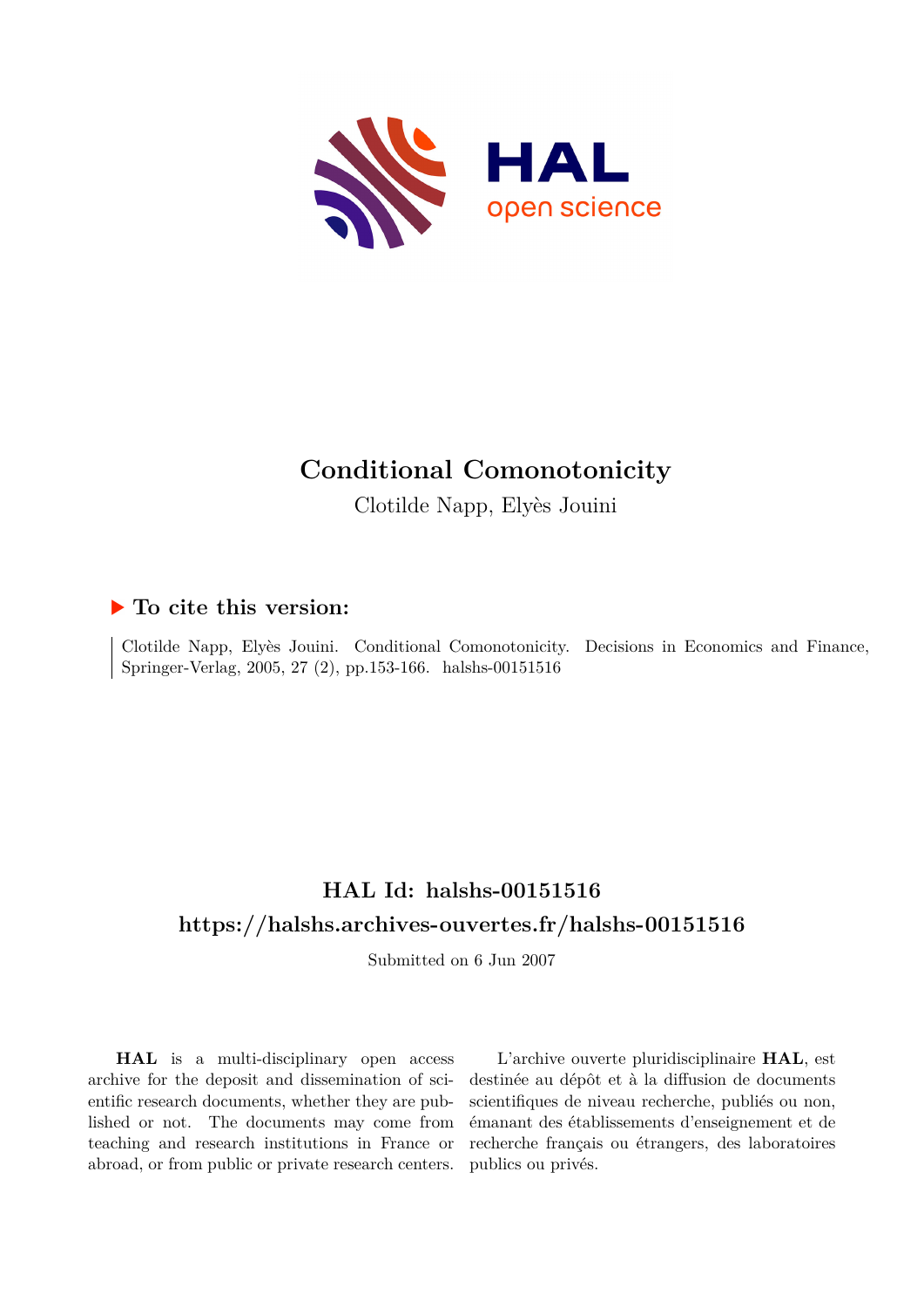# Conditional comonotonicity<sup>\*</sup>

Elyès JOUINI<sup>†</sup>  $\blacksquare$  Clotilde NAPP<sup>+</sup>

July 5, 2004

### Abstract

In this paper we propose a generalization of the comonotonicity notion by introducing and exploring the concept of conditional comonotonicity. We characterize this notion and we show on examples that conditional comonotonicity is the natural extension of the concept of comonotonicity to dynamic settings.

# 1 Introduction

The notion of comonotonicity appears quite naturally in decision theory (see Yaari, 1987), finance (see Dybvig, 1988 $a$  and  $b$ ), insurance and actuarial sciences (see Dhaene et al., 2002  $a$  and  $b$ ). In this paper, we propose a generalization of this notion by introducing and exploring the concept of conditional comonotonicity. We characterize this notion and we show on examples that conditional comonotonicity is the natural concept when dealing with dynamic settings.

Let us first recall that a subset of  $\mathbb{R}^2$  is said to be comonotonic if it is completely ordered for the componentwise order<sup>1</sup> of  $\mathbb{R}^2$ . Now, two random variables defined on the same probability space are said to be comonotonic if the support of the joint distribution is comonotonic.

Characterizations and properties of comonotonic random variables can be found in Denneberg (1994) or Dhaene et al.  $(2002a)$ . In particular, if two random variables x and y are such that there exists a nondecreasing function  $\varphi$  for which x can be written in the form  $x = \varphi(y)$  (or if y can be written in the form  $y = \varphi(x)$ , then x and y are comonotonic. In fact, x and y are comonotonic if and only if they are nondecreasing functions of the same third random variable  $z$ . As underlined by Shaun and Dhaene (1998) comonotonic risks can be then considered as "common monotonic".

The authors want to thank Walter Schachermayer for helpful discussions.

<sup>&</sup>lt;sup>†</sup>Corresponding author. CEREMADE, Université de Paris IX Dauphine, Place du Maréchal de Lattre de Tassigny, 75116 Paris and Institut universitaire de France. e-mail: jouini@ceremade.dauphine.fr

<sup>&</sup>lt;sup>‡</sup>CEREMADE, Université de Paris IX Dauphine, Place du Maréchal de Lattre de Tassigny,  $75116$  Paris and CREST. e-mail : napp@ceremade.dauphine.fr.

<sup>&</sup>lt;sup>1</sup>For two vectors x and y of  $\mathbb{R}^2$ , this order is defined by  $x \leq y$  if  $x_i \leq y_i$ ,  $i = 1, 2$ .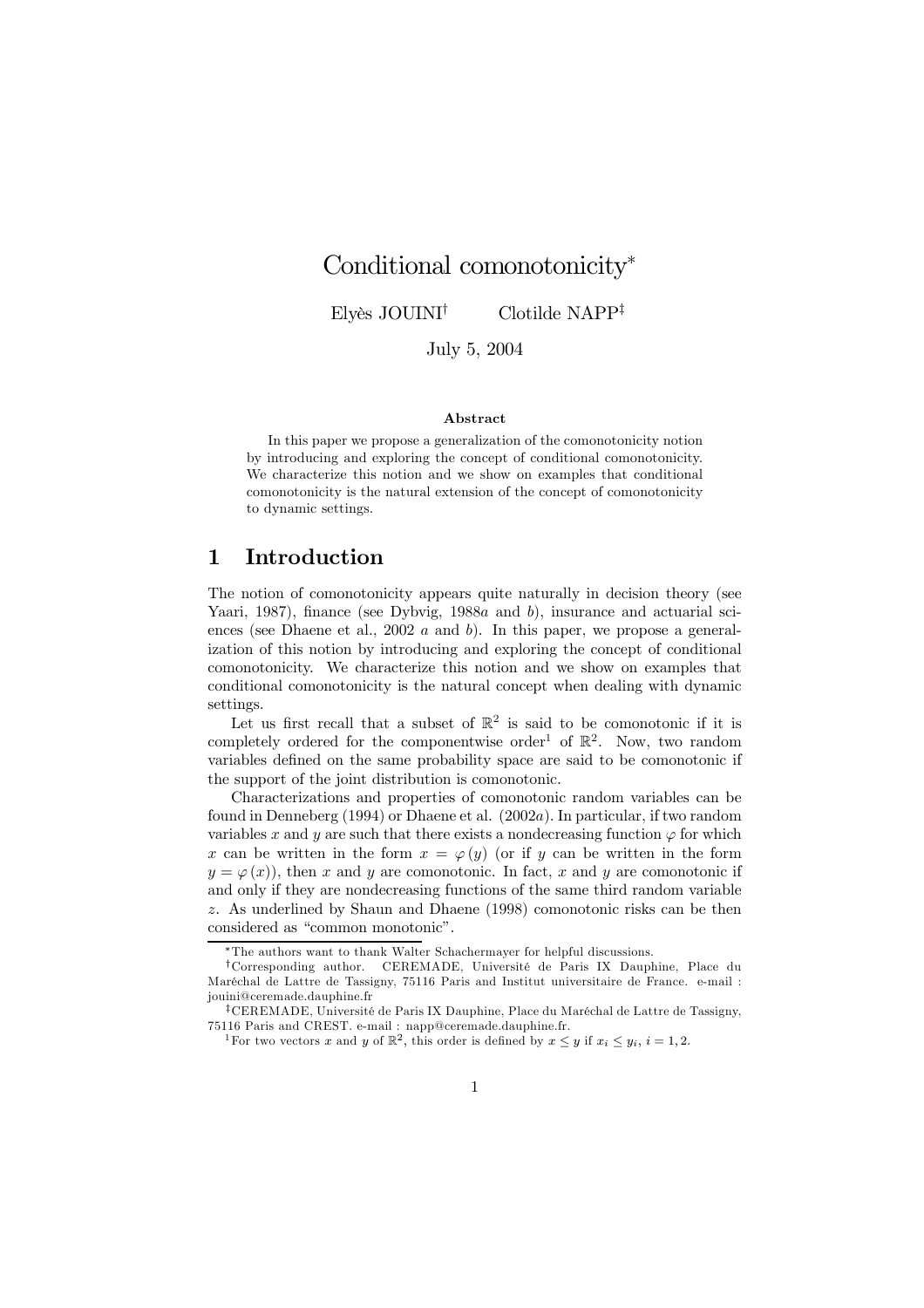This concept of comonotonicity emerges naturally in social choice theory since as proved by Landsberger and Meilijson  $(1994)$ , all Pareto optimal (for the second order stochastic dominance) risk allocations are comonotonic. In particular, in insurance, most classical risk sharing schemes between insurer and reinsurer or between insured and insurer lead to partial risks that are comonotonic. From the individual point of view, the optimal consumption plan of a utility maximizing agent, under a given budget constraint, is anticomonotonic with the state price density. Dybvig (1988a and b) elaborates on this property to introduce the concept of efficient strategies and inefficiency costs. More generally, the concept of comonotonicity has revealed to be very useful and has been extensively studied and applied (see e.g. Denneberg, 1994, Dhaene et al., 2002)  $a$  and  $b$ , Landsberger and Meilijson, 1994, Chateauneuf et al., 1996, Carlier and Dana, 2002).

However the comonotonicity concept is not in general adapted to dynamic settings. In particular, we shall see that the comonotonicity of Pareto optimal allocations is no longer satisfied in a general dynamic setting. More precisely we show that when the agents maximize a discounted sum of their expected utility for future consumption with a path-dependent utility function (e.g.  $\alpha$ habit formation utility function) and/or a stochastic discount rate the Pareto optimal allocations are no more comonotonic but conditionally comonotonic. Similarly, the optimal consumption plan of a utility maximizing agent, under a given budget constraint, is no more anticomonotonic with the state price density but only, in some sense, conditionally anticomonotonic. Analogously, in insurance, as soon as we consider a dynamic, "realistic enough" setting, we are led to introduce a weaker form of comonotonicity. Indeed, many contracts enfraque countered in insurance like quota share coverage (resp. coverage with maximal limit, resp. stop-loss coverage) in which one agent takes a risk equal to  $\alpha x$  (resp.  $\min(x, \ell)$ , resp.  $(x - d)^+$ ) where x represents the total risk and  $\alpha$  (resp.  $\ell$ , resp. d) is a given proportion (resp. maximal limit, resp. franchise) would lead to comonotonic risks if  $\alpha$  (resp. l, resp. d) was constant which is not the case in practice. In practice, dynamic risk-sharing contracts permit to adapt dynamically the proportion  $\alpha$ , the limit  $\ell$  or the franchise d depending on the previous claims. Loosely speaking, in these dynamic settings, for the insurance examples as well as for the Pareto optimal allocations or for the utility maximizing agent, the comonotonicity is satisfied at a given date t but only from date  $t-1$  point of view. We propose in this paper to introduce, characterize and explore the implications of such a generalization of the usual concept of comonotonicity. In a natural way, we shall call this concept conditional comonotonicity.

The paper is organized as follows. We start in Section 2 by recalling the standard notion of comonotonicity, its definition and its main different characterizations and properties. We then give a formal definition of conditional comonotonicity. We provide different characterizations and properties of conditional comonotonic random variables, which are the "conditional analog" of the well known characterizations and properties of (simply) comonotonic random

 $\epsilon$  i.e. comonotonic with the opposite of the state price density.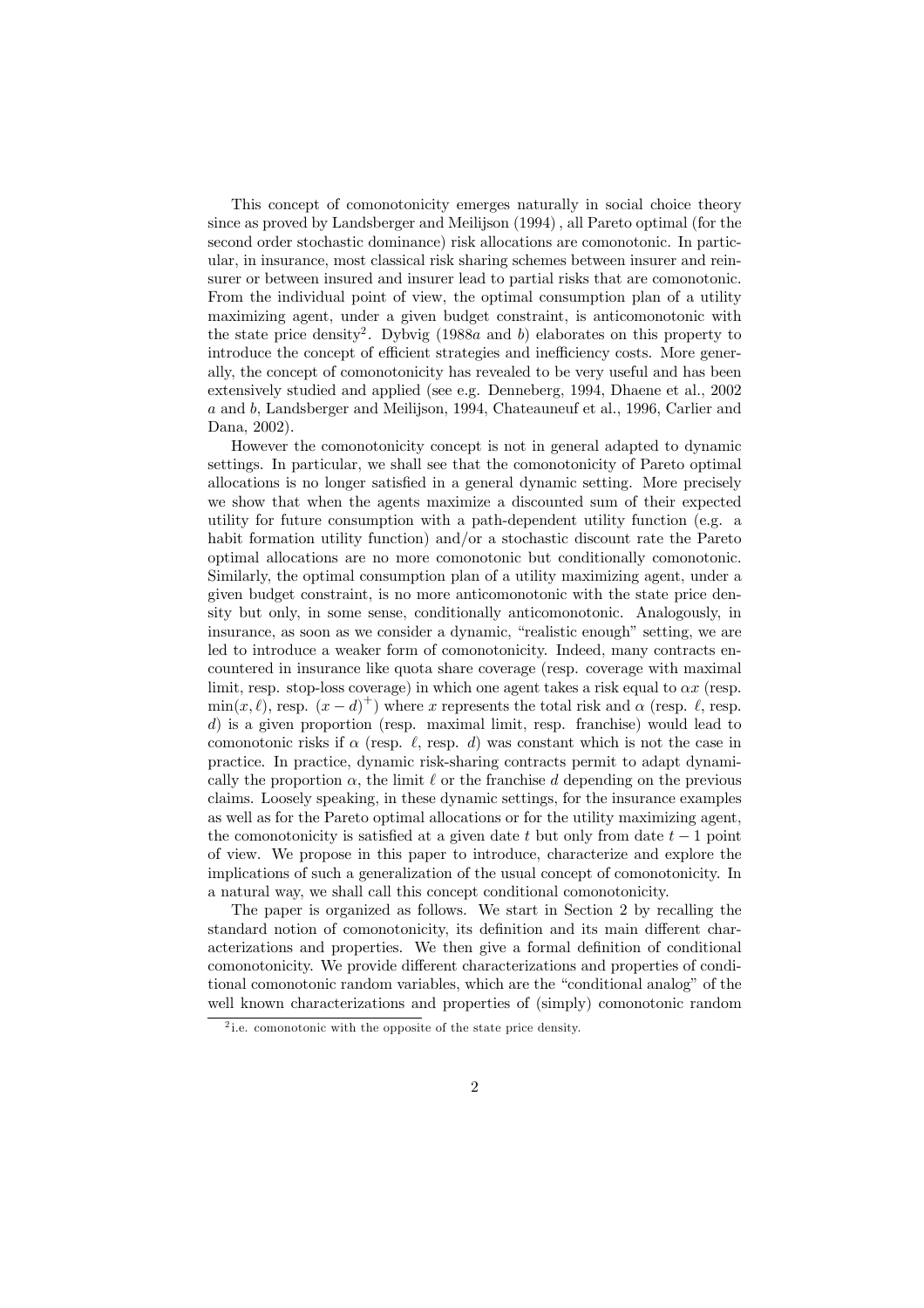variables. Section 3 deals with examples and applications of the notion of conditional comonotonicity. We show that the concept of conditional comonotonicity appears as the natural extension of the concept of comonotonicity as soon as we deal with dynamic settings. We consider the examples of habit-formation utility functions and utility functions with a stochastic discount rates. Furthermore, we show that the concept of conditional comonotonicity is particularly adapted in order to analyze the impact of subjective beliefs on the risk-premium in a CCAPM-like framework. More precisely, we show that a subjective probability that has a density conditionally anticomonotonic with the total wealth can be interpreted as a pessimistic one and that such a pessimistic subjective belief leads to an increase of the risk premium. These results are consistent with those of Abel  $(2002)$  or Cecchetti et al.  $(2000)$  obtained in various settings with various definitions of the concept of pessimism. All these definitions have in common that, loosely speaking, they put more weight on bad (resp. good) states of the world. Our conditional comonotonicity property appears then as a well adapted mathematical tool for a formal definition of the concepts of optimism and pessimism in a dynamic framework.

All proofs are in the Appendix.

# 2 Conditional comonotonicity

We consider a probability space  $(\Omega, \mathcal{F}, P)$  and a sub sigma-field G of F. We assume that  $\mathcal F$  and  $\mathcal G$  are complete, i.e. that they contain all the zero-probability sets. We shall somethies assume that the space is endowed with a intration  $\epsilon \tau \sqrt{T}$  $(\mathcal{F}_t)_{t=0}$ .

 $\widetilde{W}$  vecalling the standard concept of comonotonicity.

**Definition** 1 A subset  $A \subseteq \mathbb{R}^2$  is said to be comonotonic if for all  $((x_1, y_1), (x_2, y_2))$ in  $A \times A$ , we have  $(x_1 - y_1)(x_2 - y_2) \geq 0$ .

So a subset  $A \subseteq \mathbb{R}^2$  is comonotonic if for any  $(x_1, y_1)$  and  $(x_2, y_2)$  in A, either  $(x_1, y_1) \leq (x_2, y_2)$  or  $(x_1, y_1) \geq (x_2, y_2)$  holds. This means that for any  $(x_1, y_1)$ and  $(x_2, y_2)$  in A, if  $x_i < y_i$  for some  $i = 1, 2$ , then  $(x_1, y_1) \le (x_2, y_2)$ . Hence a comonotonic set is "simultaneously nondecreasing" in each component.

Before to introduce the definition of comonotonic random variables let us recall that a set A is called a support for a given random variable Z if  $P(Z \in A)$  = 1 holds true.

**Definition 2** Two random variables X and Y on  $(\Omega, \mathcal{F}, P)$  are said to be comonotonic if the law of  $(X, Y)$  has a comonotonic support.

Dhaene et al.  $(2002)$  obtain the following equivalent characterizations for comonotonicity of two random variables. As usual, for a given random variable Z, we let  $F_Z$  denote its cumulative distribution function. This function is right-continuous and nondecreasing and we define, as usual, its inverse by  $F_Z^{-1}(p) = \inf \{ x \in \mathbb{R} : F_Z(x) \geq p \}.$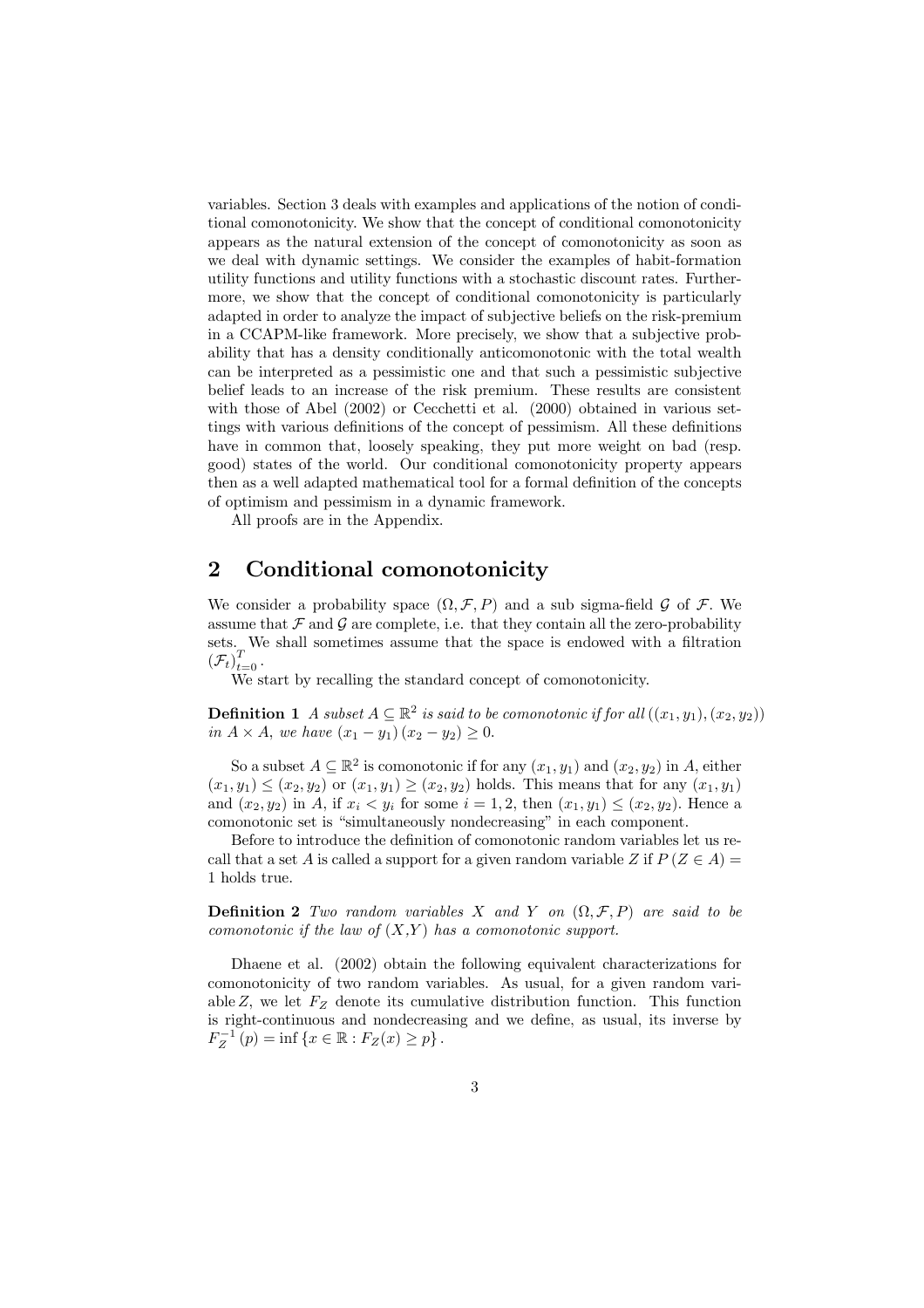**Proposition 1 (Dhaene et al. (2002))** Let X and Y be two random variables on  $(\Omega, \mathcal{F}, P)$ . The following conditions are equivalent:

- 1. The law of  $(X,Y)$  has a comonotonic support.
- 2. For all  $(x, y) \in \mathbb{R}^2$ , we have  $F_{(X,Y)}(x, y) = \min(F_X(x), F_Y(y)).$
- 3. We have  $(X, Y) \stackrel{d}{=} (F_X^{-1}(U), F_Y^{-1}(U))$  where  $U \sim \mathcal{U}_{[0,1]}$ , *i.e.* for any Borel subset  $A$  of  $\mathbb{R}^2$ ,  $P[(X, Y) \in A]) = P[(F_X^{-1}(U), F_Y^{-1}(U)) \in A]$ .
- 4. There exist a random variable  $\xi$  and two nondecreasing functions f and g such that  $(X, Y) \stackrel{d}{=} (f(\xi), g(\xi))$  i.e., for any Borel subset A of  $\mathbb{R}^2$ ,  $P[(X, Y) \in A]) = P[(f(\xi), g(\xi)) \in A].$

See also Denneberg (1994) for other characterizations and properties of comonotonic random variables. We propose to generalize this notion of comonotonicity conditionally to  $\mathcal G$ . In the next, we shall denote by  $F_{(X,Y)|_{\mathcal G}}$  the conditional cumulative distribution function defined by  $F_{(X,Y)|_{\mathcal G}}(x,y) = P[X \le x, Y \le y | \mathcal G]$ . We know that there exists a transition kernel  $M : (\Omega, \mathcal{F}) \to (\mathbb{R}^2, \mathcal{R}^2)$  such that for all Borel subset A of  $\mathbb{R}^2$ ,  $P((X,Y) \in A|\mathcal{G})(\omega) = M(\omega,A)$  and  $M(\omega,.)$  is the conditional law of  $(X, Y)$  with respect to  $\mathcal{G}$ .

**Definition 3** Two random variables X and Y on  $(\Omega, \mathcal{F}, P)$  are said to be comonotonic conditionally to  $G$  if the conditional law of  $(X,Y)$  with respect to  $G$  has a comonotonic support.

Before to elaborate more on this concept let us provide an elementary example of conditionally comonotonic variables that are not comonotonic in the usual sense. Let us take  $\Omega = {\omega_1, \omega_2, \omega_3, \omega_4}$  and let us consider the random variables  $X$  and  $Y$  defined by

| X | Y |
|---|---|
| 1 | 3 |
| 2 | 4 |
| 3 | 1 |
| 4 | 2 |
|   |   |

These two random variables are clearly not comonotonic. However, if we consider the sub-sigma field G defined by  $\mathcal{G} = \{\emptyset, \{\omega_1, \omega_2\}, \{\omega_3, \omega_4\}, \Omega\}$ , then it appears that X and Y are comonotonic conditionally to  $\mathcal{G}$ .

It is easy to see that if two random variables are comonotonic in the classical sense then they are comonotonic conditionally to any sub-sigma field  $\mathcal G$ . Furthermore, the comonotonicity in the classical sense is equivalent to the comonotonicity conditionally to the trivial sigma-field.

We obtain the "conditional analog" of Proposition 1.

**Proposition 2** Let X and Y be two random variables on  $(\Omega, \mathcal{F}, P)$ . The following conditions are equivalent: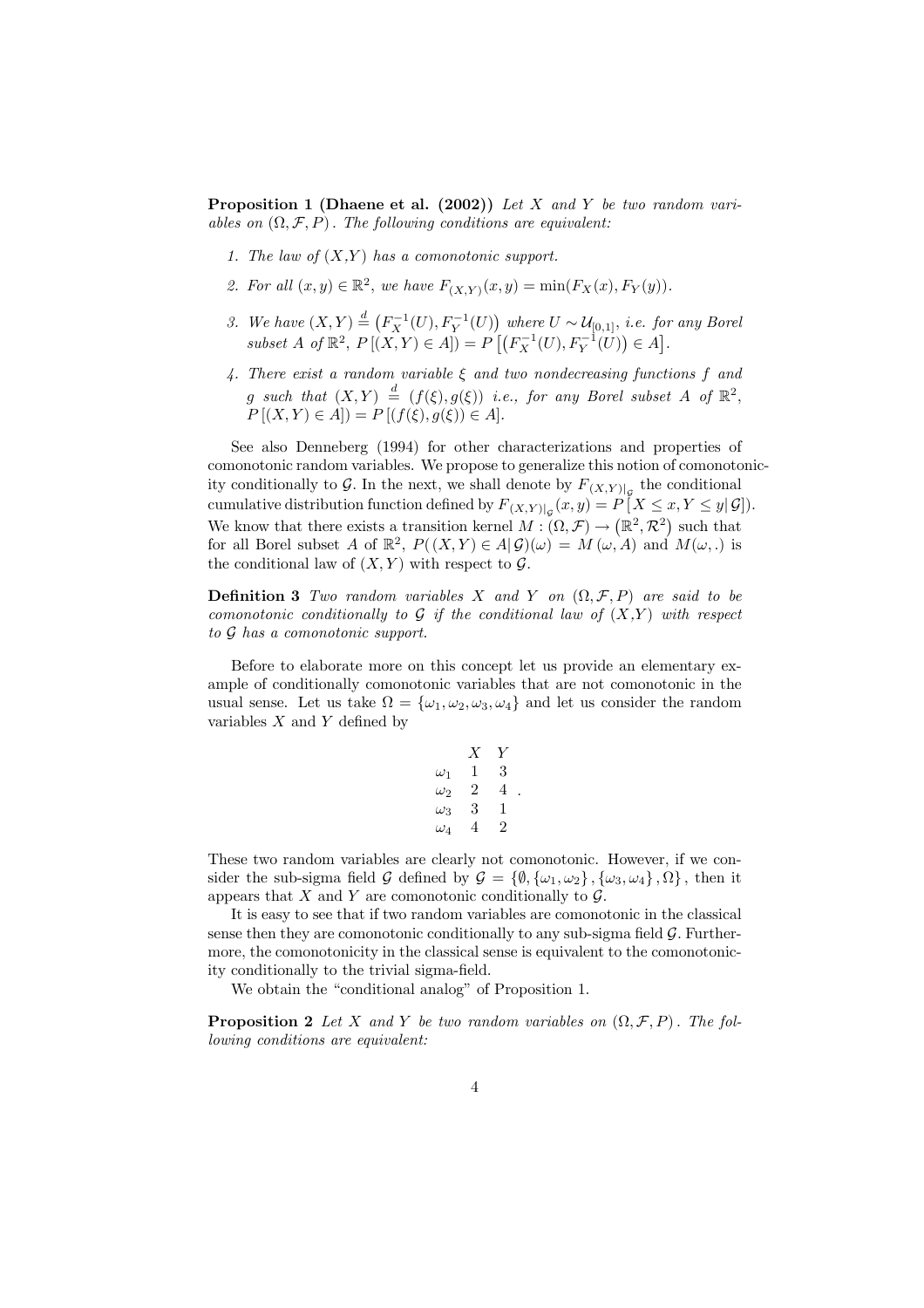- 1. The conditional law of  $(X,Y)$  with respect to G has a comonotonic support.
- 2. For all  $(x, y) \in \mathbb{R}^2$ , we have  $F_{(X,Y)|_G}(x, y) = \inf (F_{X|_G}(x), F_{Y|_G}(y)).$
- 3. We have, for any Borel subset A of  $\mathbb{R}^2$ ,

$$
P((X,Y)\in A|\mathcal{G})(\omega)=P\left[\left(F_{X|_{\mathcal{G}}}^{-1}(U,\omega),F_{Y|_{\mathcal{G}}}^{-1}(U,\omega)\right)\in A\right],
$$

where  $F_{X|_{\mathcal{C}}}^{-1}(.,\omega)$  is the inverse function of  $F_{X|_{\mathcal{C}}}(.,\omega)$ .

4. There exist a random variable  $\xi$  and two functions  $f : \Omega \times \mathbb{R} \to \mathbb{R}$  and  $g: \Omega \times \mathbb{R} \to \mathbb{R}$  such that  $f(.,x)$  (resp.  $g(.,x)$ ) is  $\mathcal{G}-measurable$ ,  $f(\omega,.)$ (resp.  $g(\omega,.)$ ) is nondecreasing and such that for any Borel subset A of  $\mathbb{R}^2$ ,  $P((X, Y) \in A | \mathcal{G})(\omega) = P[(f(\omega, \xi), g(\omega, \xi)) \in A].$ 

The last property means that  $(X, Y)$  has the same conditional distribution as  $(f(\omega,\xi), g(\omega,\xi))$  for some random variable  $\xi$  and some  $\mathcal{G}-$  measurable with respect to the first variable, nondecreasing with respect to the second variable, functions  $f$  and  $g$ . The next proposition provides an almost sure representation instead of a representation in distribution.

**Proposition 3** Let X and Y be two random variables on  $(\Omega, \mathcal{F}, P)$ . The following conditions are equivalent:

- 1. The random variables  $X$  and  $Y$  are comonotonic conditionally to  $G$ .
- 2. There exist a random variable  $\xi$  and two functions  $f : \Omega \times \mathbb{R} \to \mathbb{R}$  and  $g: \Omega \times \mathbb{R} \to \mathbb{R}$  such that  $f(.,x)$  (resp.  $g(.,x)$ ) is  $\mathcal{G}-measurable$ ,  $f(\omega,.)$ (resp.  $g(\omega,.)$ ) is nondecreasing and such that  $(X,Y) = (f(\omega,\xi), g(\omega,\xi))$  $P-a s$
- 3. There exist two functions  $f : \Omega \times \mathbb{R} \to \mathbb{R}$  and  $q : \Omega \times \mathbb{R} \to \mathbb{R}$  such that  $f(.,x)$  (resp.  $g(.,x)$ ) is  $\mathcal{G}-measurable$ ,  $f(\omega,.)$  (resp.  $g(\omega,.)$ ) is continuous and nondecreasing and such that  $(X, Y) = (f(\omega, X + Y), g(\omega, X + Y))$  $P-a.s.$

If we replace in the two last conditions the almost sure equality by an equality for each  $\omega$ , we would obtain the definition of a non-probabilistic concept of conditional comonotonicity. The non-probabilistic conditional comonotonicity would then correspond to the (probabilistic) conditional comonotonicity with respect to all possible probability measures P on  $(\Omega, \mathcal{F})$ .

Finally, we shall need in the next section the following generalization of the well known result that if two random variables on  $(\Omega, \mathcal{F}, P)$  are comonotonic, then their covariance with respect to any probability measure, absolutely continuous with respect to  $P$ , is nonnegative (see for instance, Chateauneuf et al., 1996). We denote by  $cov_G^Q(X, Y)$  the covariance of X and Y conditionally to  $\mathcal{G}.$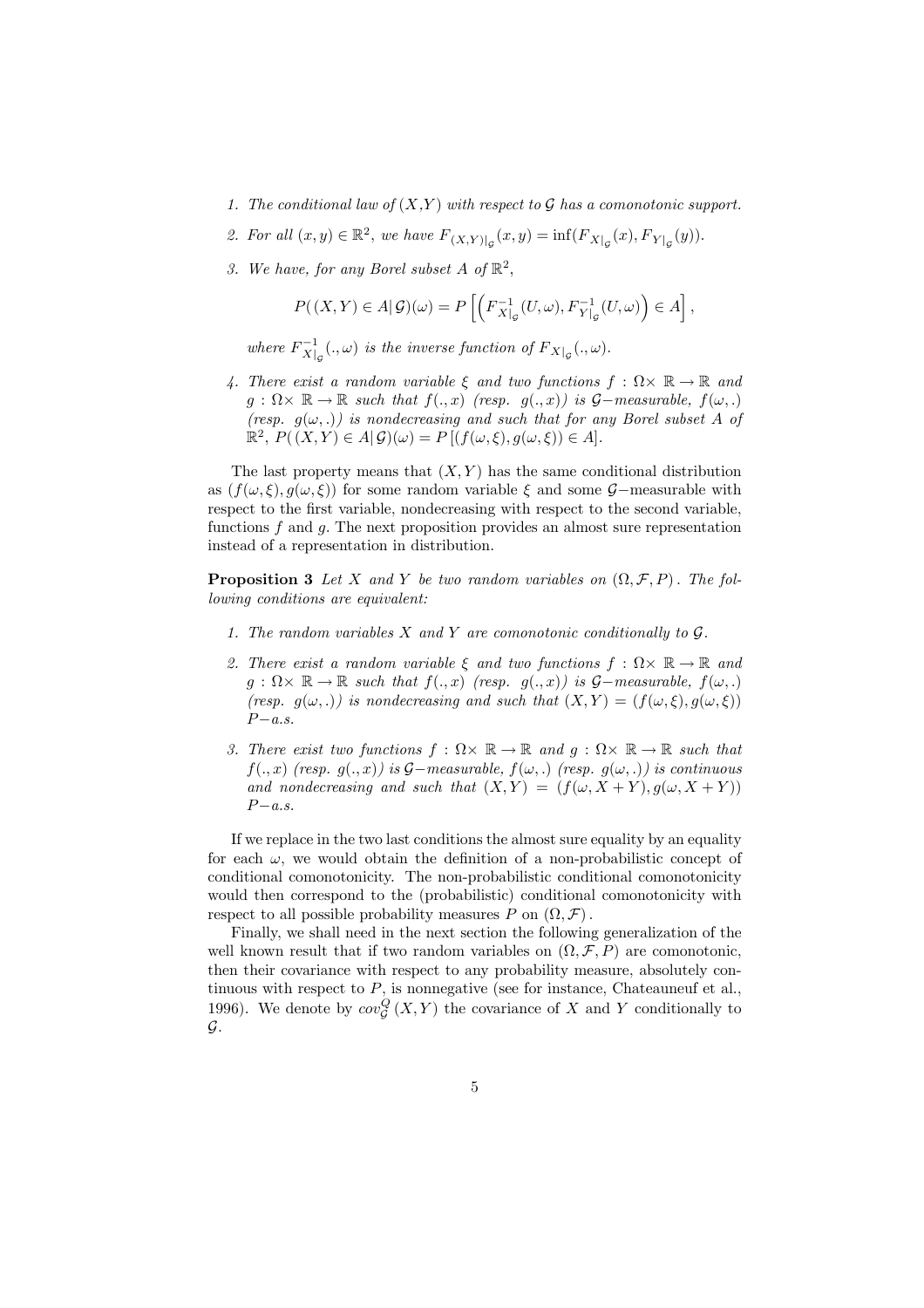**Proposition 4** Let X and Y be two random variables on  $(\Omega, \mathcal{F}, P)$ . If X and  $Y$  are comonotonic conditionally to  $\mathcal G,$  then we have  $cov^Q_{\mathcal G}\left(X,Y\right) \geq 0$  for all probability measure  $Q$  absolutely continuous with respect to  $P$ .

We also introduce the notion of conditionally comonotonic processes.

**Definition 4** Two adapted random processes  $(X_t)$  and  $(Z_t)$  defined on  $(\Omega, \mathcal{F}, (\mathcal{F}_t), P)$ are said to be conditionally comonotonic if for  $t = 0, \dots, T-1$ , the random variables  $X_{t+1}$  and  $Z_{t+1}$  are comonotonic conditionally to  $F_t$ .

When the uncertainty is described by an event tree, the conditional comonotonicity concept is clear enough: at each date-t node the restriction of  $(X_{t+1})$  and  $(Z_{t+1})$  to the immediate successors of the considered node are comonotonic in the classical sense.

With these definitions, it is easy to see that for adapted processes  $(X_t)$ ,  $(d_t)$ and  $(\ell_t)$ , the processes  $(X_t)$ ,  $(X_t - d_{t-1})^+$ ,  $X_t - (X_t - d_{t-1})^+$ ,  $\min(X_t, \ell_{t-1})$ and  $X_t - \min(X_t, \ell_{t-1})$  are conditionally comonotonic.

The following result is then an immediate consequence of Proposition 4

 $Corollary 1$  The product of two conditionally comonotonic martingales (or  $submartingales)$  is a submartingale.

In the next section, we show that conditional comonotonicity appears as a particularly well adapted generalization of the usual concept of comonotonicity when dealing with dynamic settings.

## 3 Examples and applications

## **3.1 Habit formation utility functions**

Let us consider a utility maximizing agent endowed with the following habitformation utility function

$$
U((c_t)_{t=0,\dots,T}) = E\left[\sum_{t=0}^{T} u(c_t - x_t)\right]
$$

where  $(x_t)_{t=0,\dots,T}$  is defined by

$$
x_0 = 0,
$$
  $x_{t+1} = ac_t - bx_t.$ 

where a and b are given constants with  $a \neq b$  and  $b \neq 0$  and where u is a concave differentiable utility function. We clearly have

$$
x_{t+1} = a \sum_{k=0}^{t} (-b)^{t-k} c_k.
$$

This habit-formation discrete time framework is a slight generalization of the model of Campbell and Cochrane (1999).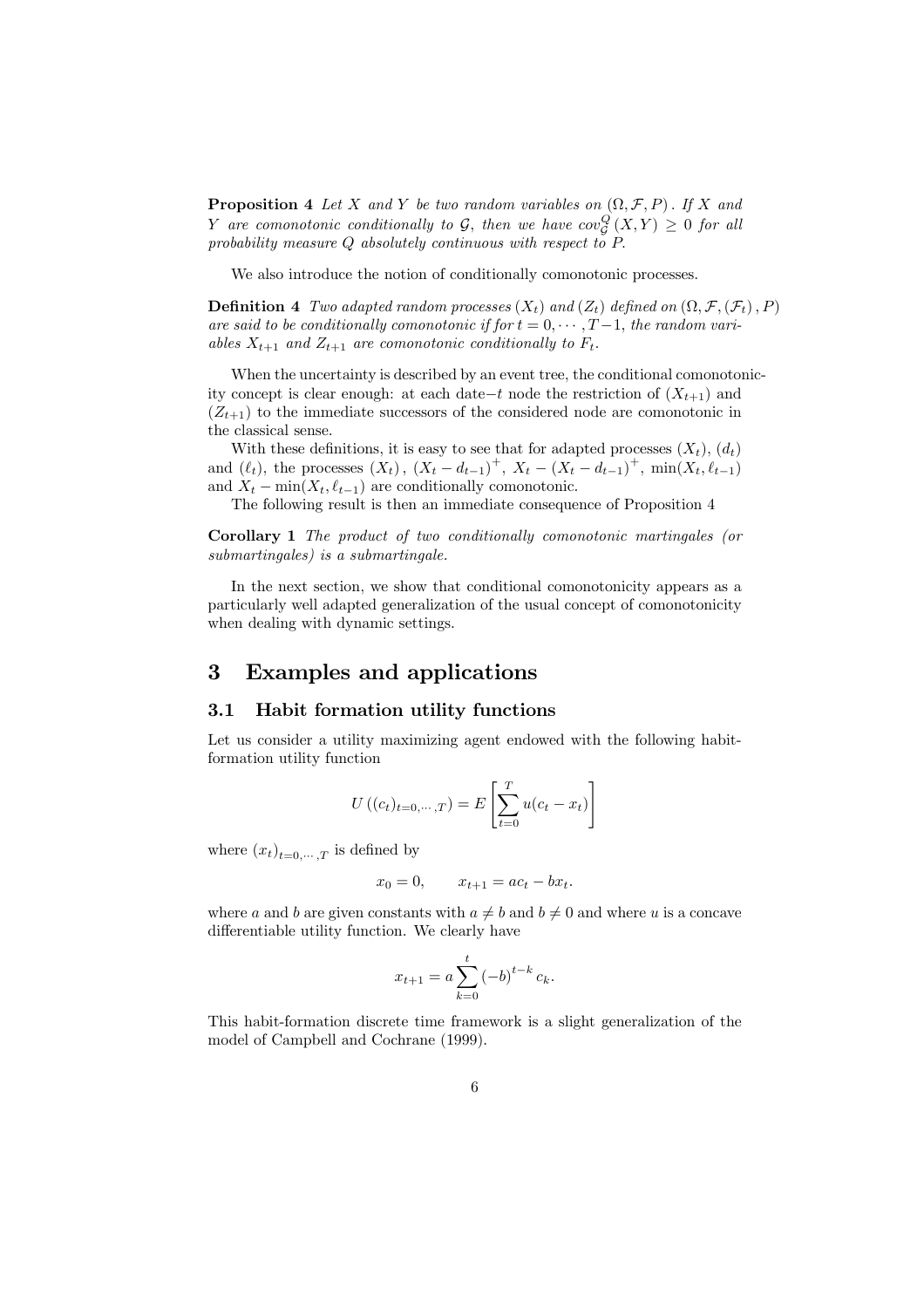The agent is submitted to a budget constraint given by

$$
E\left[\sum_{t=0}^{T} q_t c_t\right] \le \alpha
$$

where  $\alpha$  is the agent's initial wealth and where  $(q_t)$  is the state-price density process, i.e.  $P(\omega)q_t(\omega)$  is the price at date 0 (and in terms of date-0 units of consumption) of one unit of consumption at date  $t$  and in the state of the world  $\omega$ .

The first order necessary conditions for optimality can be written as follows

$$
u'(c_t - x_t) - \lambda q_t + a\mu_t = 0
$$
  
 
$$
u'(c_t - x_t) + b\mu_t + \mu_{t-1} = 0
$$

where the scalar  $\lambda$  and the adapted process  $(\mu_t)$  are the Lagrange multipliers associated to the optimization program and where  $\mu_{-1} = 0$ . This leads to

$$
\mu_t = \frac{\lambda}{a - b} \sum_{k=0}^{t-1} \frac{q_{t-k}}{(a - b)^k} + \frac{1}{(a - b)^t} \mu_0
$$

$$
\mu_0 = -\frac{1}{b} u'(c_0)
$$

$$
u'(c_0) = \frac{\lambda b}{b - a} q_0
$$

and finally,

$$
c_t = (u')^{-1} \left[ \frac{\lambda}{b-a} \left( bq_t + a \sum_{k=1}^t \frac{q_{t-k}}{(a-b)^k} \right) \right] + a \sum_{k=0}^{t-1} (-b)^{t-k} c_k
$$

The multiplier  $\lambda$  is determined by the budget constraint.

From the concavity of  $u$  it is clear then that  $(c_t)$  is conditionally comonotonic to  $\left(-\frac{\lambda b}{b-a}q_t\right)$ . From the condition  $u'(c_0) = \frac{\lambda b}{b-a}q_0$  we obtain that  $\frac{\lambda b}{b-a} > 0$  and  $(c_t)$  is then conditionally comonotonic to  $(-q_t)$ .

A simple example shows that we do not have the (global) comonotonicity between  $(c_t)$  and  $(q_t)$ . Let us assume that  $a = 0.1$ ,  $b = -0.9$ ,  $u(c) = \log c$  and let us chose  $\alpha$  in order to have  $\lambda = 1$ . Finally, let us take the price process q as follows

$$
\begin{array}{cccc}\n q & t = 0 & t = 1 & t = 2 \\
\omega_1 & 1 & 2 & 4 \\
\omega_2 & 1 & 2 & 1.001 \\
\omega_3 & 1 & 0.5 & 1 \\
\omega_4 & 1 & 0.5 & 0.25\n \end{array}
$$

We obtain then, at  $t = 2$ ,  $c_2(\omega_1) \approx 0.47$ ,  $c_2(\omega_2) \approx 1.83$ ,  $c_2(\omega_3) \approx 1.73$ ,  $c_2(\omega_4) \simeq 13.73.$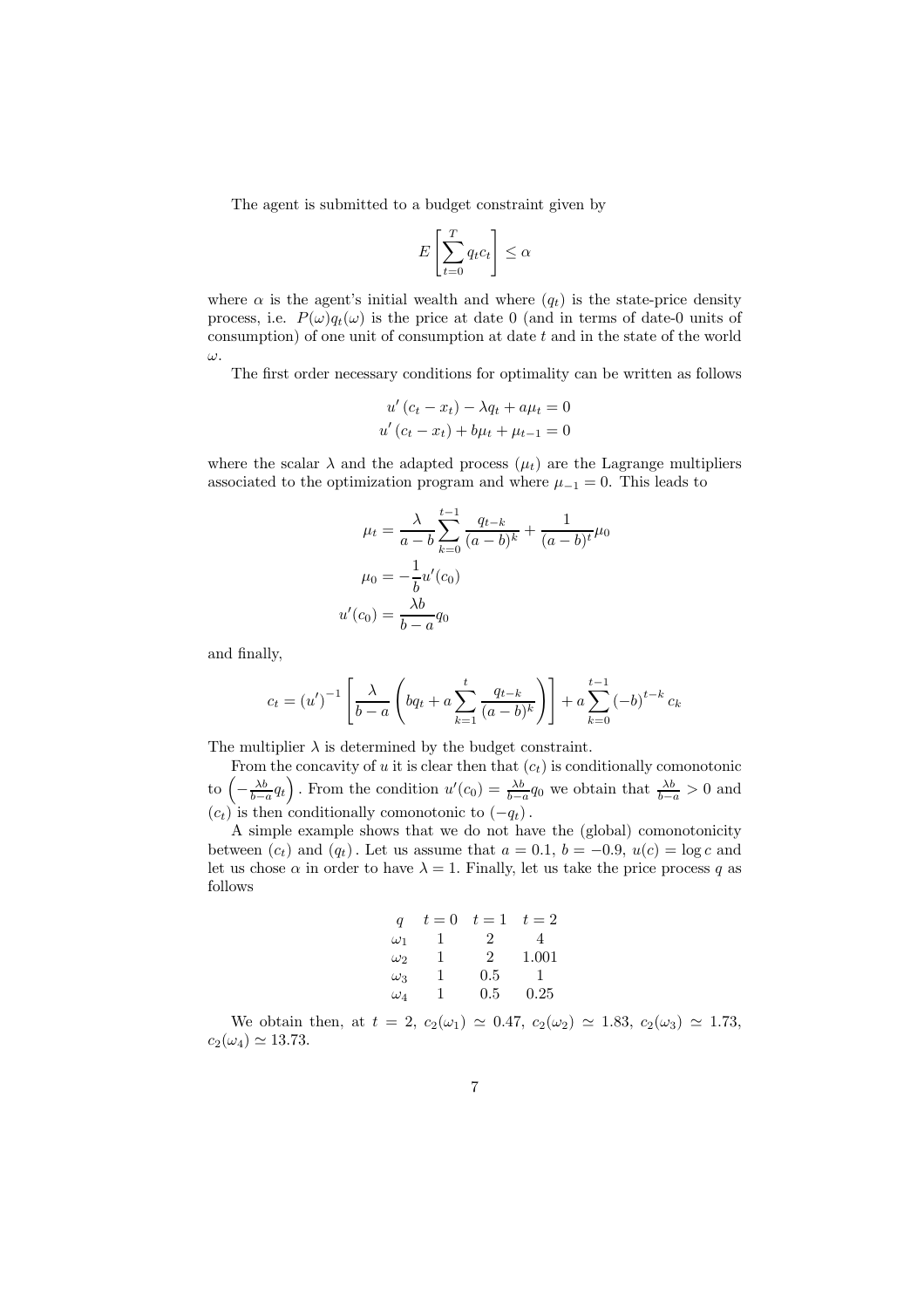The conditional comonotonicity appears then as more adapted than the classical (global) comonotonicity to this habit-formation framework.

If we assume now that we have *n* agents  $i = 1, \dots, n$  with utility functions defined as previously by  $u_i$ ,  $a_i$  and  $b_i$ , it is clear that at the equilibrium all the individual allocations will be conditionally comonotonic. An extension of the previous example to a two agents framework permits to show that the equilibrium allocations are not necessarily (globally) comonotonic among the agents. Indeed, let us take the same utility function for both agents  $u(c) = \log c$ , the same price process as in the previous example, the same parameter  $\lambda = 1$  for both agents and  $a_1 = 0.1$ ,  $b_1 = -0.9$ ,  $a_2 = 0.01$ ,  $b_2 = -0.99$ . We obtain then the following allocations

|                      | agents | $i=1$                      |                            |       | $i=2$                      |       |
|----------------------|--------|----------------------------|----------------------------|-------|----------------------------|-------|
| $\omega \diagdown t$ | $t=0$  | $t=1$                      | $t=2$                      | $t=0$ | $t=1$                      | $t=2$ |
| $\omega_1$           |        |                            | $1,1111$ $0,6993$ $0,4730$ |       | $1,0101$ $0,5177$ $0,2796$ |       |
| $\omega_2$           |        | $1,1111$ $0,6993$ $1,8341$ |                            |       | $1,0101$ $0,5177$ $1,0557$ |       |
| $\omega_3$           |        |                            | $1,1111$ $2,9683$ $1,7302$ |       | $1,0101$ $2,0720$ $1,0564$ |       |
| $\omega_4$           |        |                            | 1, 1111 2, 9683 13, 7302   |       | $1,0101$ $2,0720$ $4,3318$ |       |

In fact, agent 2 puts less weight on past consumption in order to evaluate present utility. This weight on past consumption is sufficiently small in order to have as in the classical expected utility framework that  $c^2$  is comonotonic with  $-q$  (or equivalently anticomonotonic with q) which is not the case for  $c^1$ .

It is easy to prove that the conditional comonotonicity property is satisfied by any Pareto optimal allocation. Furthermore, the equilibrium allocation above is an example of Pareto optimal allocation that is not (globally) comonotonic.

#### $3.2$ Expected utility functions with a stochastic discount factor

The same properties as in the habit-formation framework can be obtained in a classical expected utility framework if we represent the psychological discount factor by a stochastic and predictable process (instead of a scalar as in the standard framework).

Indeed, let us consider an agent maximizing the following utility function

$$
U((c_t)_{t=0,\cdots,T}) = E\left[\sum_{t=0}^{T} \beta_t u(c_t)\right]
$$

under the budget constraint

$$
E\left[\sum_{t=0}^{T} q_t c_t\right] \le \alpha
$$

where the adapted process  $(q_t)$  is the state price density process, where  $\alpha$  is the initial wealth and where  $(\beta_t)$  is a predictable psychological discount factor.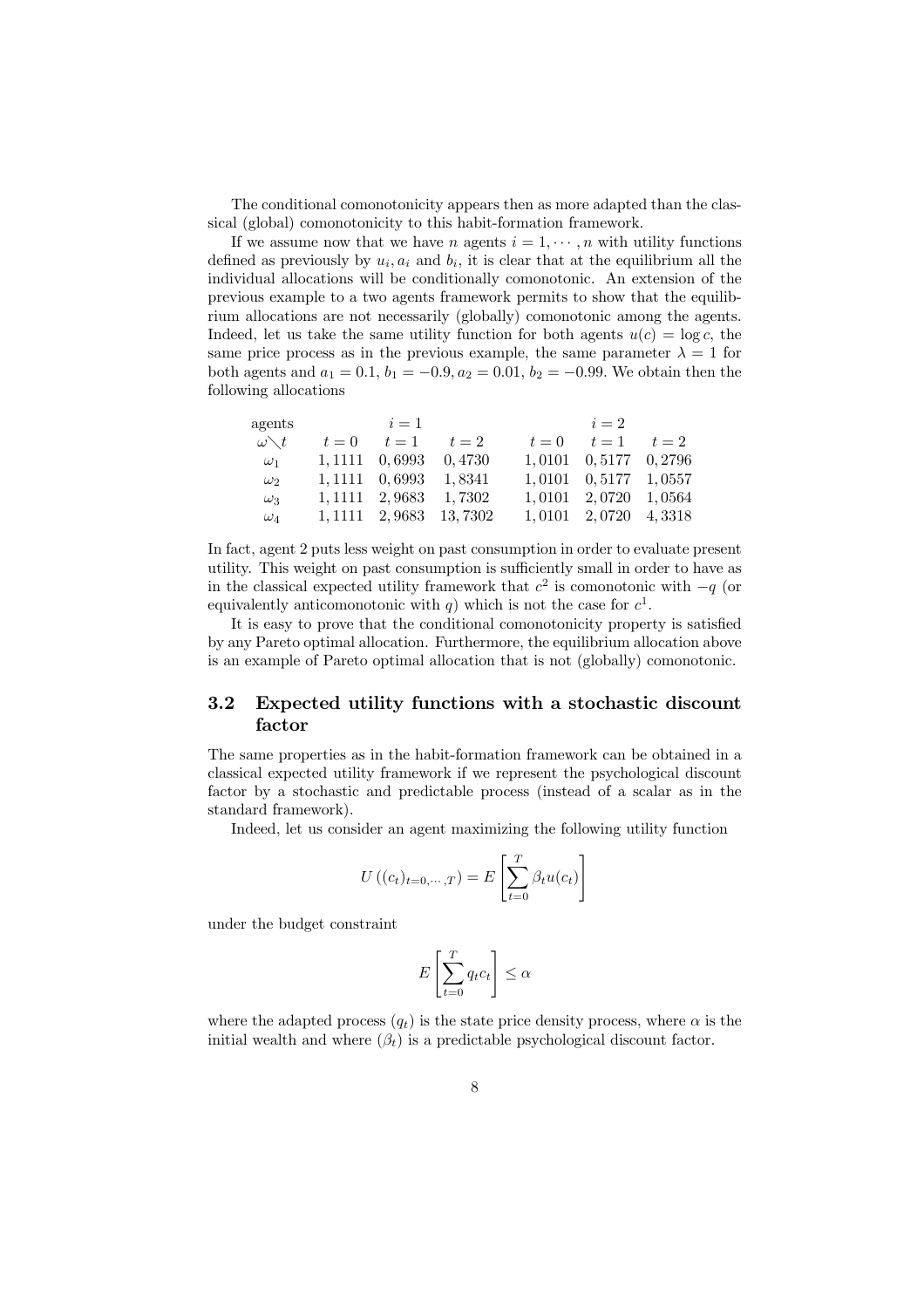The first order conditions leads to

 $\beta_t u'(c_t) = \lambda q_t,$ for all  $t$ 

where  $\lambda$  is the Lagrange multiplier associated with the budget constraint.

Since  $(\beta_t)$  is predictable and u' is decreasing, the consumption process appears immediately as conditionally anticomonotonic with the price process. If we assume as previously that  $u(c) = \log c$ ,  $\lambda = 1$  and that the price process and the discount process are given by

|           | q          |              |                |                |                | $t = 0$ $t = 1$ $t = 2$ $\beta$ $t = 0$ $t = 1$ $t = 2$ |   |      |
|-----------|------------|--------------|----------------|----------------|----------------|---------------------------------------------------------|---|------|
|           | $\omega_1$ | 1            | $\overline{2}$ | 4              | $\omega_1$     | 1                                                       | 1 | 1.05 |
|           | $\omega_2$ | 1            | 2              | 1.001          |                | $\omega_2$ 1                                            | 1 | 1.05 |
|           | $\omega_3$ | $\mathbf{1}$ | 0.5            | $\overline{1}$ |                | $\omega_3$ 1                                            | 1 | 1    |
|           | $\omega_4$ | 1            | 0.5            | 0.25           | $\omega_4$ 1   |                                                         | 1 | 1    |
| we obtain |            |              |                |                |                | c $t = 0$ $t = 1$ $t = 2$                               |   |      |
|           |            |              | $\omega_1$     | $\mathbf{1}$   | 0.5            | 0.2625                                                  |   |      |
|           |            |              | $\omega_2$     | 1              | 0.5            | 1.0490                                                  |   |      |
|           |            |              | $\omega_3$     | 1              | 2              | 1                                                       |   |      |
|           |            |              | $\omega_4$     | 1              | $\overline{2}$ | 4                                                       |   |      |
|           |            |              |                |                |                |                                                         |   |      |

and it appears then that the consumption process is not necessarily (globally) anticomonotonic with the price process.

If we now introduce a second agent with the same characteristics except that he has a constant (equal to 1) discount factor, we obtain the following equilibrium allocation

| agents               | $i=1$          |               |             | $i=2$        |             |       |  |
|----------------------|----------------|---------------|-------------|--------------|-------------|-------|--|
| $\omega \diagdown t$ | $t=0$          |               | $t=1$ $t=2$ | $t=0$        | $t=1$ $t=2$ |       |  |
| $\omega_1$           | $\blacksquare$ | 0.5           | 0.2625      | $\mathbf{1}$ | 0.5         | 0.25  |  |
| $\omega_2$           | $\blacksquare$ | 0.5           | 1.0490      | $\mathbf{1}$ | 0.5         | 0,990 |  |
| $\omega_3$           |                | $\mathcal{L}$ |             |              | $\cdot$     |       |  |
| $\omega_4$           |                | $\cdot$       | Δ           |              | ')          |       |  |

and the individual allocations are then obviously conditionally comonotonic but are not (globally) comonotonic.

#### 3.3 **CCAPM** and pessimism

An immediate consequence of Proposition 4 is the following

**Corollary 2** For positive random variables X and Z such that X is comonotonic with  $Z$  conditionally to  $F_t$ , we have

$$
cov_t^P\left[\frac{XY}{E_t^P[XY]},Z\right] \geq cov_t^P\left[\frac{Y}{E_t^P[Y]},Z\right]
$$

for any positive random variable  $Y$ .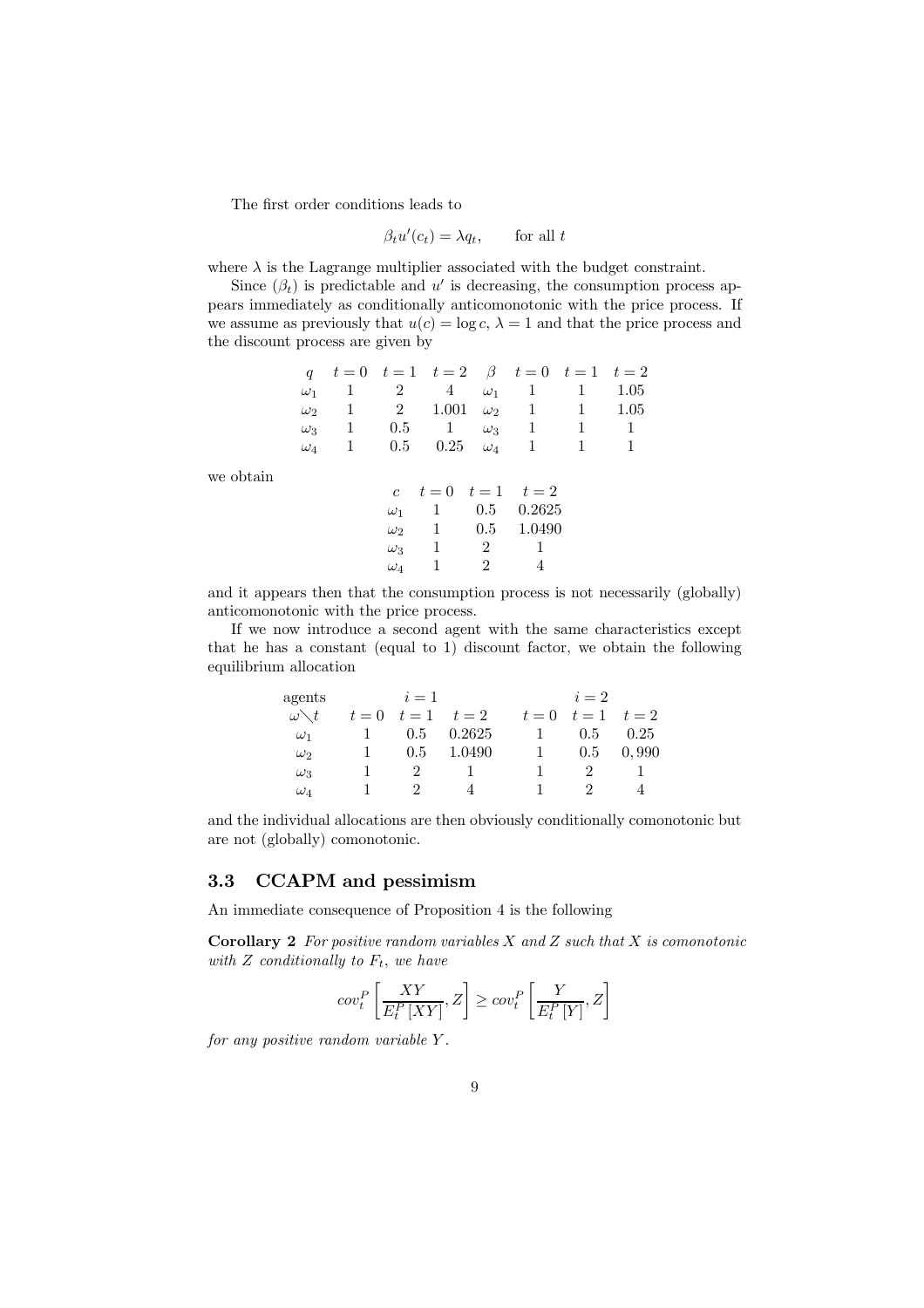A possible application of this result is related to the Consumption based Capital Asset Pricing Model (Ingersoll, 1987, Huang and Litzenberger, 1988, Duffie, 1996). This formula provides a relationship, valid at the equilibrium, between the excess expected return of a given asset and the covariance between these returns and the marginal utility of the representative agent. More precisely, we have

$$
E_t^P\left[R_{t+1}\right] - r_{t+1}^f = -cov_t^P\left[\frac{v'(t+1, e_{t+1})}{E_t^P\left[v'(t+1, e_{t+1})\right]}, R_{t+1}\right]
$$

where  $r_{t+1}^f$  is the risk-free rate between date t and date  $t+1$ ,  $R_{t+1}$  is the return of the considered asset on the same period,  $e_{t+1}$  is the total wealth at date  $t+1$ and  $v$  is the utility function of the representative agent.

It has been often argued that investors might have a "subjective belief/opinion" reflecting their pessimism/optimism. Consider then a slight extension of the standard model and suppose that the representative agent maximizes his expected utility from future consumption under a subjective probability  $Q$ , equivalent to  $P$ . The representative agent maximizes

$$
U((c_t)_{t=0,\cdots,T}) = E^Q \left[ \sum_{t=0}^T u(c_t) \right]
$$

under the budget constraint

$$
E\left[\sum_{t=0}^{T} q_t c_t\right] \leq \alpha.
$$

It is easy to verify that the CCAPM formula becomes then

$$
E_t^P\left[R_{t+1}\right] - r_{t+1}^f = -cov_t^P\left[\frac{M_{t+1}v'\left(t+1, e_{t+1}\right)}{E_t^P\left[M_{t+1}v'\left(t+1, e_{t+1}\right)\right]}, R_{t+1}\right]
$$

where  $(M_t)$  is the density process of Q with respect to P

There are different ways to define a pessimistic belief. It seems natural to relate the definition of a pessimistic belief to the fact that it puts more weight (with respect to the true probability) on bad states of the world (bad returns) and less weight on good states of the world (good returns). We propose the following definition.

**Definition 5** A probability belief O equivalent to P, with density process  $(M_t)$ is said to be pessimistic (resp. optimistic) (with respect to the returns process  $(R_t)$ ) if  $(M_t)$  is conditionally anticomonotonic (resp. comonotonic) with  $(R_t)$ .

Under  $Q$  the expected return between date  $t$  and date  $t + 1$ , from date  $t$ point of view is given by  $E_t^Q[R_{t+1}] = E_t^P\left[\frac{M_{t+1}}{M_t}R_{t+1}\right]$  and by Proposition 4, we have  $E_t^Q[R_{t+1}] \leq E_t^P\left[\frac{M_{t+1}}{M_t}\right]E_t^P[R_{t+1}] = E_t^P[R_{t+1}]$ . The expected return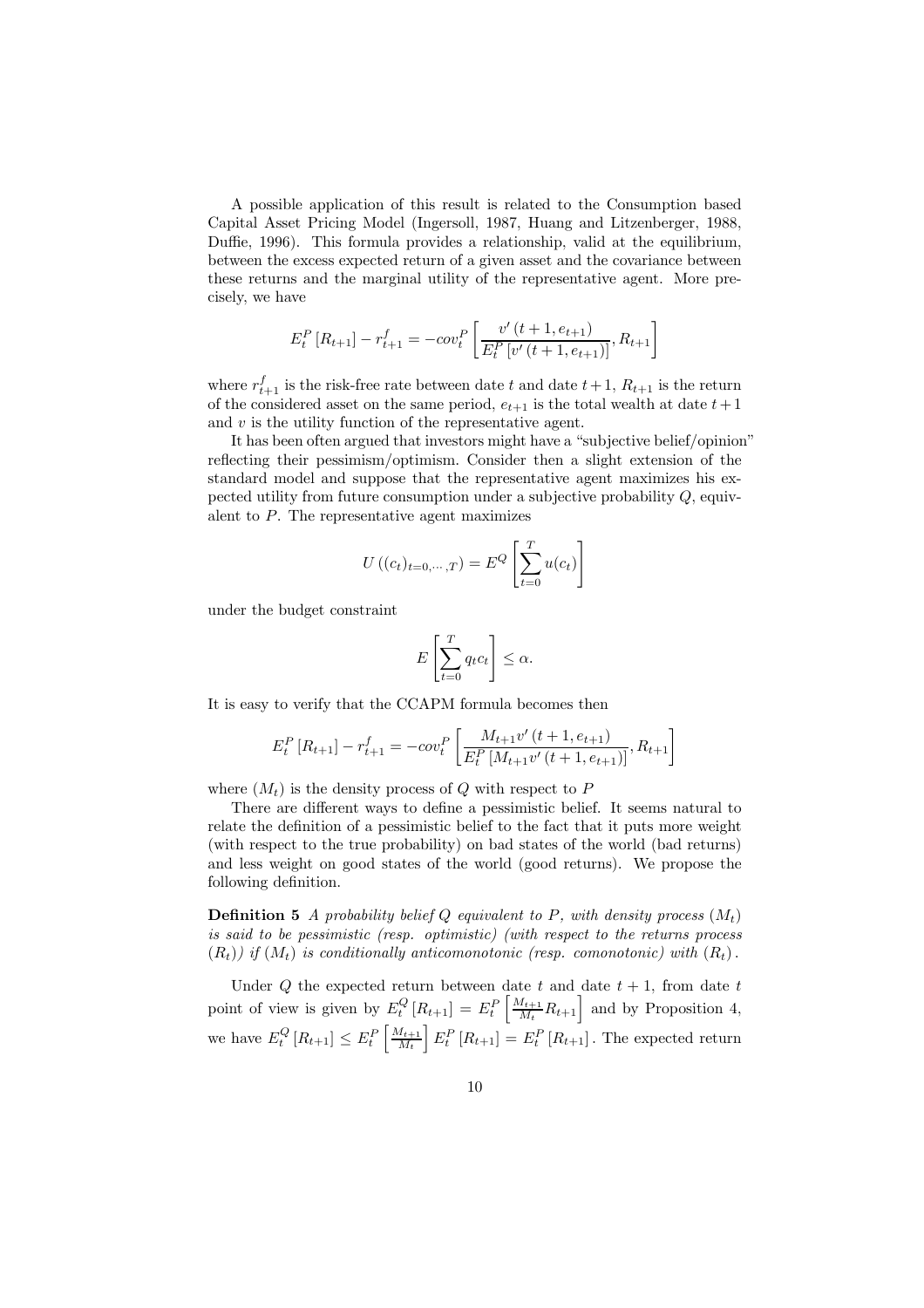under the pessimistic probability is then lower than under the objective initial probability which is a natural property for a pessimistic belief.

The following corollary is then an immediate consequence of Corollary 2.

Corollary 3 The expected excess return predicted by the CCAPM in a pessimistic beliefs setting is higher than in the standard setting.

In an optimistic beliefs setting we would have the opposite result. The impact of the introduction of a subjective belief on the market price of risk is then very clear: it leads to an increase (resp. decrease) of the market price of risk of a given asset (with respect to the standard setting) if the subjective probability is pessimistic (resp. optimistic), where pessimistic means, in particular, that the instantaneous rate of return of the considered asset (under this probability) is lower than under the objective initial probability. Our results are consistent tent with those of Abel  $(2002)$ . Cechetti et al.  $(2000)$ . Chauveau and Nalpas  $(1998)$  or Hansen et al.  $(1999)$  which introduce distorted beliefs associated to cautious/pessimistic individual behavior.

### Appendix

### Proof of Proposition 2

 $1. \Rightarrow 2.$  If the support of  $M(\omega, .)$  is comonotonic, we have

$$
F_{(X,Y)|_{\mathcal{G}}}(x,y) = P[X \le x, Y \le y|\mathcal{G}])
$$
  
=  $M(\cdot, ]-\infty; x] \times ]-\infty; y]$   
=  $\inf \{M(\cdot, ]-\infty; x] \times ]-\infty; +\infty] \}, M(\cdot, ]-\infty; +\infty] \times ]-\infty; y] \}.$ 

 $2. \Rightarrow 3.$  It suffices to prove the equality for all Borelian set of the form  $A = ]-\infty; x] \times ]-\infty; y]$ . We have

$$
P\left[\left(F_{X|_{\mathcal{G}}}^{-1}(U,\omega), F_{Y|_{\mathcal{G}}}^{-1}(U,\omega)\right) \in [-\infty; x] \times [-\infty; y]\right]
$$
  
=  $P\left[U \leq F_{X|_{\mathcal{G}}}(x,\omega), U \leq F_{Y|_{\mathcal{G}}}(y,\omega)\right]$   
=  $P\left[U \leq \inf\left(F_{X|_{\mathcal{G}}}(x,\omega), F_{Y|_{\mathcal{G}}}(y,\omega)\right)\right]$   
=  $\inf\left(F_{X|_{\mathcal{G}}}(x,\omega), F_{Y|_{\mathcal{G}}}(y,\omega)\right).$ 

 $6.3. \Rightarrow 4.$  We take  $\xi = U$ ,  $f(\omega, s) = F^{-1}_{X|_{\mathcal{G}}}(s, \omega)$  and  $g(\omega, t) = F^{-1}_{Y|_{\mathcal{G}}}(t, \omega)$ .

 $4. \Rightarrow 1.$  The set  $\{ (f(\omega, \xi(\omega'))), g(\omega, \xi(\omega')) \}; \omega' \in \Omega \} \subseteq \mathbb{R}^2$  is comonotonic.

## Proof of Proposition 3

 $1 \Rightarrow 2$ . From Proposition 2, there exist a random variable  $\xi$  and two functions  $f : \Omega \times \mathbb{R} \to \mathbb{R}$  and  $g : \Omega \times \mathbb{R} \to \mathbb{R}$  such that  $f(. , x)$  (resp.  $g(. , x)$ ) is 9-ineasurable,  $j(\omega,.)$  (resp.  $g(\omega,.)$ ) is nondecreasing and such that for any Borel subset A of  $\mathbb{R}^2$ ,  $P((X, Y) \in A | \mathcal{G})(\omega) = P | (f(\omega, \xi), g(\omega, \xi)) \in A |$  or equivalently  $P((f^{-1}(\omega, X), g^{-1}(\omega, Y)) \in A | \mathcal{G}) = P[(\xi, \xi) \in A]$ . Consequently,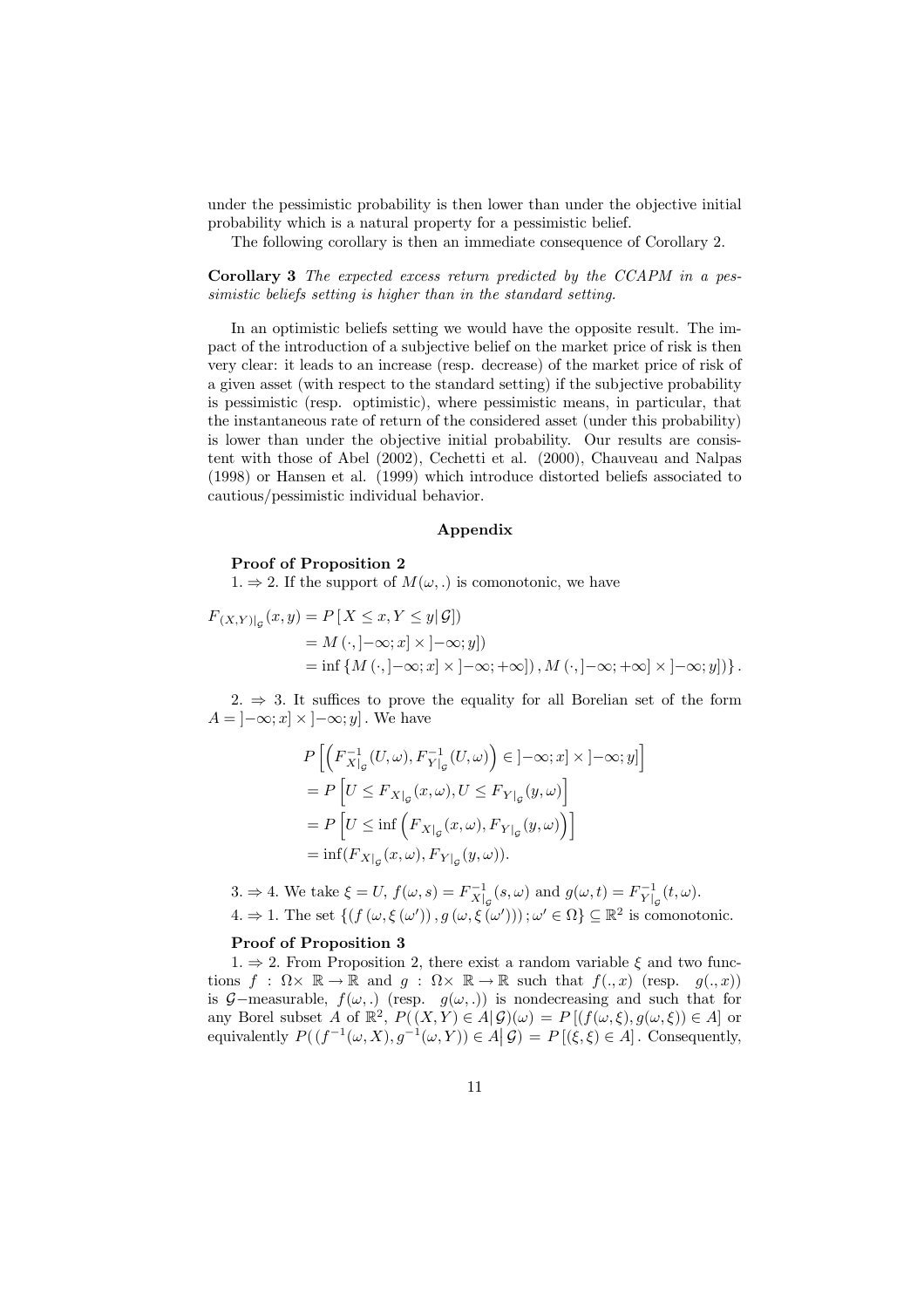we have  $P(f^{-1}(\omega, X) = g^{-1}(\omega, Y) | \mathcal{G}) = 1$ , P-a.s. and then  $P(f^{-1}(\omega, X) =$  $g^{-1}(\omega, Y)$  = 1. Let us define the random variable  $\tilde{\xi}$  by  $\tilde{\xi}(\omega) = f^{-1}(\omega, X(\omega)),$ we have  $(X,Y) = (f(\omega, \tilde{\xi}), g(\omega, \tilde{\xi}))$ , P-a.s.

2.  $\Rightarrow$  3. For a given  $\omega$ ,  $(a,b) \rightarrow a+b$  is an homeomorphism between  $\{(f(\omega, x), g(\omega, x)) : x \in \mathbb{R}\}\$ and  $\{(f(\omega, x) + g(\omega, x)) : x \in \mathbb{R}\}\$ . Indeed, if  $f(\omega, x) +$  $g(\omega, x) = f(\omega, y) + g(\omega, y)$  with  $x > y$  we have  $f(\omega, x) \ge f(\omega, y)$  and  $g(\omega, x) \ge f(\omega, y)$  $g(\omega, y)$  and then  $f(\omega, x) = f(\omega, y)$  and  $g(\omega, x) = g(\omega, y)$ . Let us denote  $\varphi_{\omega}$ the converse application. We have  $\varphi_{\omega} : f(\omega, x) + g(\omega, x) \to (f(\omega, x), g(\omega, x))$ and  $\varphi_{\omega}$  can be written on the form  $(\tilde{f}(\omega, .), \tilde{g}(\omega, .))$ . We have then  $(X, Y)$  =

$$
(\tilde{f}(\omega, X+Y), \tilde{g}(\omega, X+Y)), P\text{-a.s.}
$$

 $3. \Rightarrow 1.$  Immediate.

**Proof of Proposition 4** We have

$$
cov_t^Q(X, Y) (\omega) = E_t [XY] (\omega) - E_t [X] (\omega) E_t [Y] (\omega)
$$
  
=  $\int x_1 y_1 M (\omega, d(x_1, y_1)) \otimes M (\omega, d(x_2, y_2))$   
 $- \frac{1}{2} \int x_1 y_2 M (\omega, d(x_1, y_1)) \otimes M (\omega, d(x_2, y_2))$   
 $- \frac{1}{2} \int x_2 y_1 M (\omega, d(x_1, y_1)) \otimes M (\omega, d(x_2, y_2))$   
=  $\int (x_1 - x_2) (y_1 - y_2) M (\omega, d(x_1, y_1)) \otimes M (\omega, d(x_2, y_2))$ 

which is nonnegative since the conditional law of  $(X,Y)$  with respect to  $\mathcal G$  have a comonotonic support.

### Proof of Corollary 1

If  $(X_t)$  and  $(Y_t)$  are conditionally comonotonic martingales (or submartingales), we have

$$
E_{t-1}[X_t Y_t] = E_{t-1}(X_t) E_{t-1}(Y_t) + cov_{t-1}(X_t Y_t)
$$
  
\n
$$
\geq X_{t-1} Y_{t-1}.
$$

## Proof of Corollary 2

This inequality is equivalent to

$$
E_t^P\left[\frac{XYZ}{E_t^P\left[XY\right]}\right] \ge E_t^P\left[\frac{YZ}{E_t^P\left[Y\right]}\right]
$$

or to

$$
E_t^Q\left[\frac{XZ}{E_t^Q\left[X\right]}\right] \ge E_t^Q\left[Z\right]
$$

and finally to  $cov_t^Q(X, Z) \geq 0$ , where Q is the probability defined by  $\frac{dQ}{dP}$  $\frac{Y}{E_{\tau}^P(Y)}$ . Proposition 4 concludes.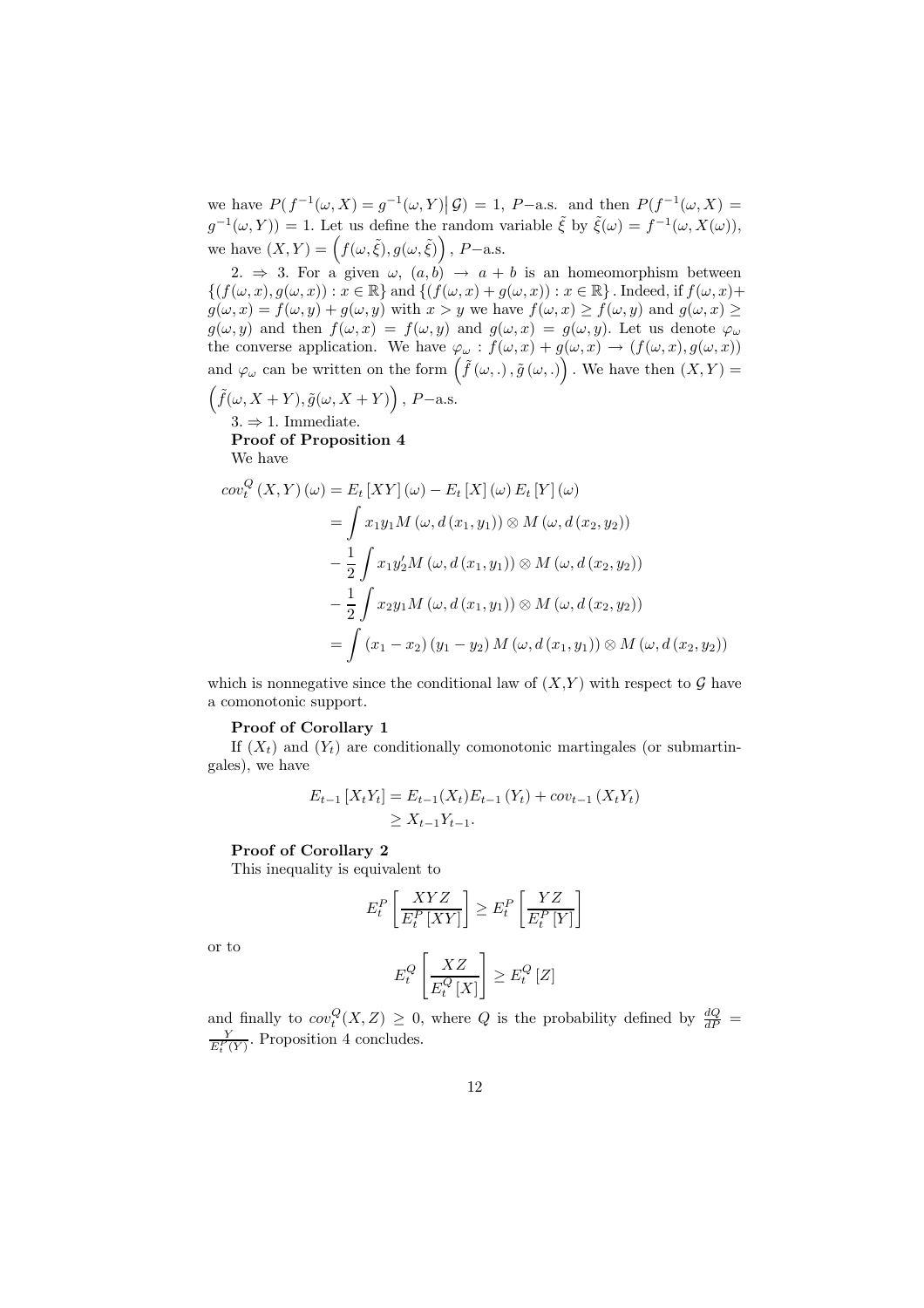# References

- [1] Abel, A., 2002. An exploration of the effects of pessimism and doubt on asset returns. Journal of Economic Dynamics and Control, 26, 1075-1092.
- [2] Campbell, J., Cochrane, J., 1999. By force of habit : a consumption based explanation of aggregate stock market behavior, Journal of Political Economy, 102, 205-251
- [3] Carlier, G., and R.-A. Dana, 2002, "Core of convex distortions of a probability on a non atomic space" to appear in Journal of Economic Theory.
- [4] Cecchetti, S.G., Lam, P., and N.C. Mark, 2000. Asset pricing with distorted beliefs: are equity returns too good to be true? American Economic Review, 90, 787-805.
- [5] Chateauneuf, A., R. Kast and A. Lapied (1996). Choquet pricing for financial markets with frictions. Mathematical Finance 6, 323-330.
- [6] Chauveau, T, Nalpas, N., 1998. L'altération prudente des probabilités comme solution à l'énigme de la prime de risque. Working Paper, Caisse des Dépôts et Consignations, Service des Etudes Economiques et Financières. Paris.
- [7] Dhaene, J., Denuit, M., Goovaerts, M.J., Kaas, R., Vyncke, D., 2002 The concept of comonotonicity in actuarial science and finance: theory. Insurance, Mathematics and Economics, 31, 3-33
- [8] Dhaene, J., Denuit, M., Goovaerts, M.J., Kaas, R., Vyncke, D., 2002 The concept of comonotonicity in actuarial science and finance : applications. Insurance, Mathematics and Economics, 31, 133-161
- [9] Denneberg, D., 1994 Non additive measure and integral, Kluwer Academic Publishers.
- [10] Duffie, D., 1996. Dynamic Asset Pricing Theory. Princeton University Press. Princeton.
- [11] Dybyig, P., 1988a Distributional analysis of portfolio choice, Journal of Business, 61, 360-393
- [12] Dybyig, P., 1988b, Inefficient Dynamic Portfolio Strategies or How to Throw Away a Million Dollars in the Stock Market, The Review of Financial Studies, 1, 67-88.
- [13] Hansen, L.-P., Sargent, T. and T. Tallarini, 1999. Robust Permanent Income and Pricing. Review of Economic Studies, 66, 873-907.
- [14] Huang, C.-F., Litzenberger, R., 1988. Foundations of Financial Economics, Prentice Hall, Englewood Cliffs, New-Jersey.